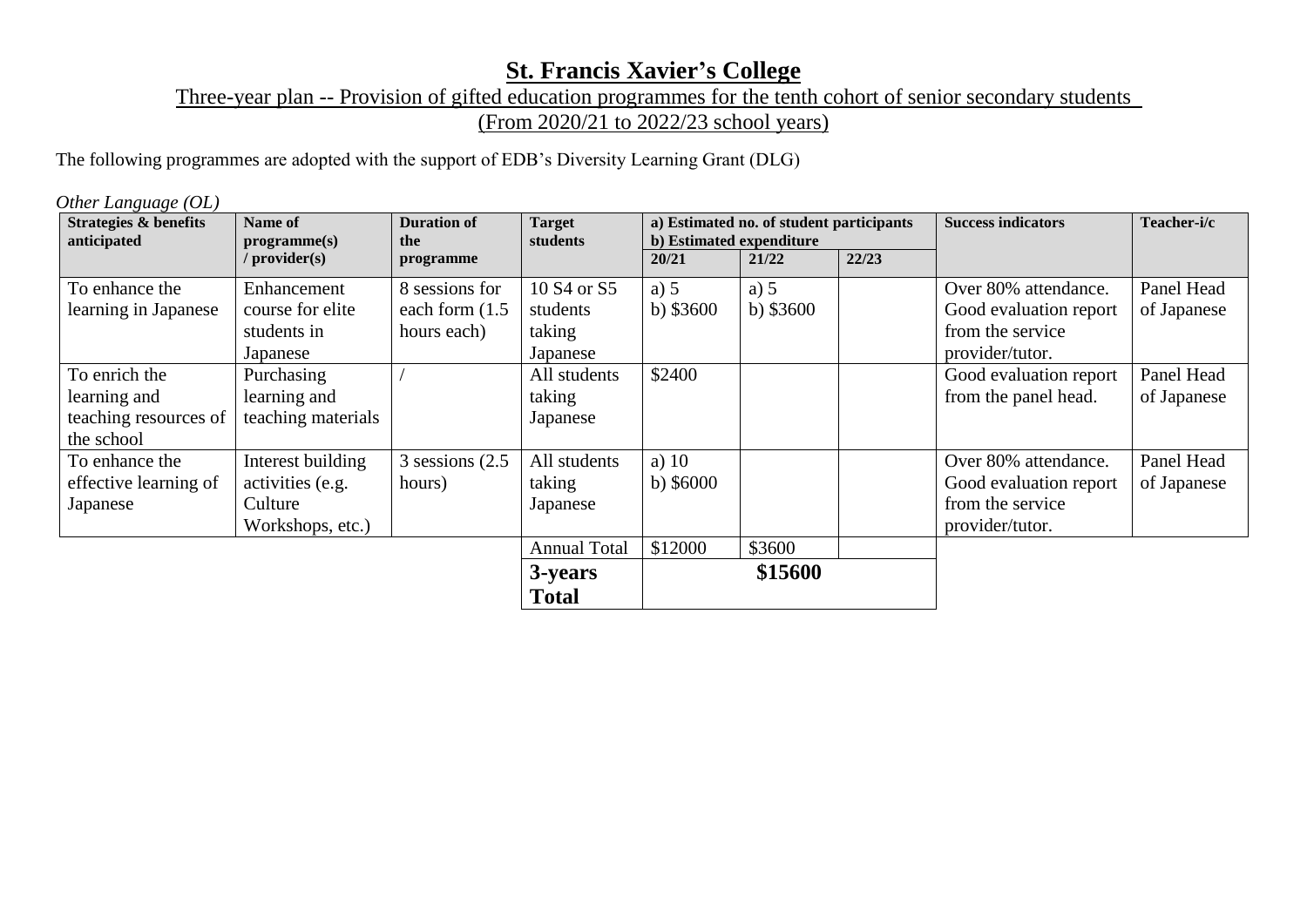*Other Programme (OP)*

| <b>Strategies &amp; benefits</b><br>anticipated         | Name of<br>programme(s)                                       | <b>Duration of</b><br>the                     | <b>Target</b><br>students                      | a) Estimated no. of student participants<br>b) Estimated expenditure |                        |                        | <b>Success indicators</b>                                                                      | Teacher-i/c                          |
|---------------------------------------------------------|---------------------------------------------------------------|-----------------------------------------------|------------------------------------------------|----------------------------------------------------------------------|------------------------|------------------------|------------------------------------------------------------------------------------------------|--------------------------------------|
|                                                         | / provider(s)                                                 | programme                                     |                                                | 20/21                                                                | 21/22                  | 22/23                  |                                                                                                |                                      |
| To enhance the<br>learning in English<br>Language       | Enhancement<br>course for elite<br>F.5 students in<br>English | 12 sessions<br>$(1.5 \text{ hours})$<br>each) | S5 elite<br>students in<br>English<br>Language |                                                                      | a) $20$<br>b) \$12000  |                        | Over 80% attendance<br>Good evaluation report<br>from the service<br>provider/tutor.           | Panel Head<br>of English<br>Language |
| To enhance the<br>learning in English<br>Language       | Enhancement<br>course for elite<br>F.6 students in<br>English | 18 sessions<br>$(1.5 \text{ hours})$<br>each) | S6 elite<br>students in<br>English<br>Language |                                                                      |                        | b) 20<br>b) \$18000    | Over 80% attendance<br>Good evaluation report<br>from the service<br>provider/tutor.           | Panel Head<br>of English<br>Language |
| To enhance the<br>writing skills of<br>Chinese Language | 中五寫作拔尖                                                        | 4 copies of<br>writing                        | S5 elite<br>students in<br>Chinese<br>Language |                                                                      | a) $30$<br>b) $$3,000$ |                        | Students finish all<br>writing assignments<br>arranged by the service<br>provider/tutor.       | Panel Head<br>of Chinese<br>Language |
| To enhance the<br>writing skills of<br>Chinese Language | 中六寫作拔尖                                                        | 6 copies of<br>writing                        | S6 elite<br>students in<br>Chinese             |                                                                      |                        | a) $30$<br>b) $$5,000$ | Students finish all<br>writing assignments<br>arranged by the service<br>provider/tutor.       | Panel Head<br>of Chinese<br>Language |
| To enhance the<br>learning in<br>Mathematics            | Enhancement<br>course for elite<br>students in<br>Mathematics | 4 sessions<br>(2 hours each)                  | S4 & S5 elite<br>students in<br>Maths          | a) $15$<br>b) $$6,000$                                               | a) $15$<br>b) $$6,000$ |                        | Over 80% attendance.<br>Good evaluation report<br>from the service<br>provider/tutor.          | Panel Head<br>of<br>Mathematics      |
| To enhance the<br>learning of<br>Mathematics            | Publishing a<br>Mathematics<br>Magazine by elite<br>students  | 800 copies                                    | S5 elite<br>students in<br>Mathematics         |                                                                      | a) 5<br>b) $$12,000$   |                        | A Mathematics<br>Magazine is published<br>before the end of<br>school term                     | Panel Head<br>of<br>Mathematics      |
| To enhance the<br>learning of Physics                   | Enhancement<br>course for elite<br>students in<br>Physics     | 8 sessions<br>(3 hours each)                  | S4 elite<br>students in<br>Physics             | a) $10$<br>$b)$ \$6000                                               |                        |                        | Over 80% attendance.<br>Good evaluation report<br>is given from the<br>service provider/tutor. | Panel Head<br>of Physics             |
| To enhance the<br>learning of Physics                   | Enhancement<br>course for elite<br>students in<br>Physics     | 6 sessions<br>(2 hours each)                  | S5 elite<br>students in<br>Physics             |                                                                      | a) $10$<br>b) $$3,000$ |                        | Over 80% attendance.<br>Good evaluation report<br>is given from the<br>service provider/tutor. | Panel Head<br>of Physics             |